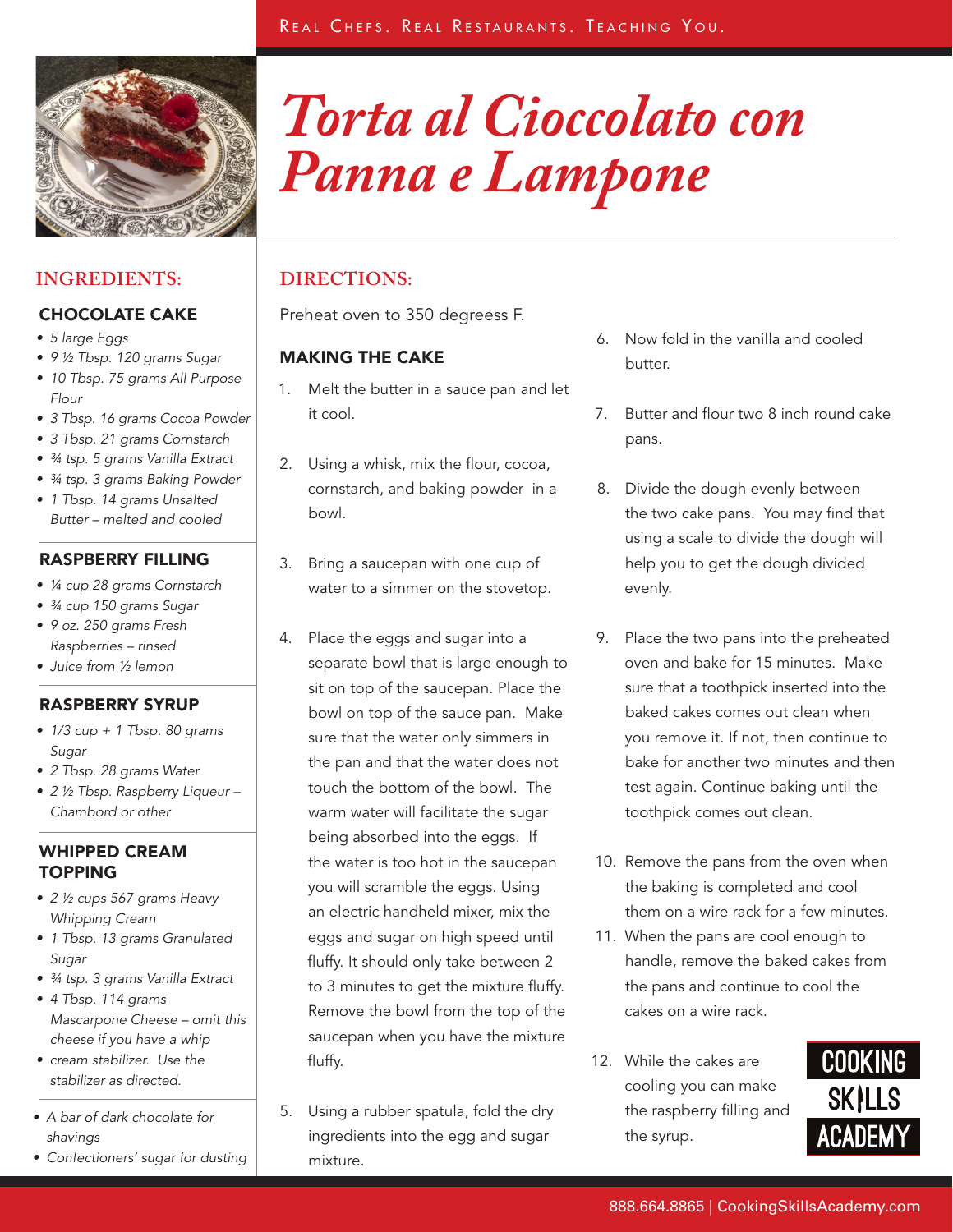

# *Torta al Cioccolato con Panna e Lampone*

- 5 large Eggs
- • 9 ½ Tbsp. 120 grams Sugar
- 10 Tbsp. 75 grams All Purpose Flour
- 3 Tbsp. 16 grams Cocoa Powder
- 3 Tbsp. 21 grams Cornstarch
- 34 tsp. 5 grams Vanilla Extract
- 34 tsp. 3 grams Baking Powder
- 1 Tbsp. 14 grams Unsalted Butter – melted and cooled

# RASPBERRY FILLING

- ¼ cup 28 grams Cornstarch
- $\frac{3}{4}$  cup 150 grams Sugar
- 9 oz. 250 grams Fresh Raspberries – rinsed
- Juice from 1/2 lemon

# RASPBERRY SYRUP

- $\bullet$  1/3 cup + 1 Tbsp. 80 grams Sugar
- 2 Tbsp. 28 grams Water
- 2 ½ Tbsp. Raspberry Liqueur Chambord or other

## WHIPPED CREAM TOPPING

- 2 1/2 cups 567 grams Heavy Whipping Cream
- 1 Tbsp. 13 grams Granulated Sugar
- 34 tsp. 3 grams Vanilla Extract
- • 4 Tbsp. 114 grams Mascarpone Cheese – omit this cheese if you have a whip
- cream stabilizer. Use the stabilizer as directed.
- A bar of dark chocolate for shavings
- Confectioners' sugar for dusting

# **INGREDIENTS: DIRECTIONS CONTINUED:**

# CHOCOLATE CAKE MAKING THE FILLING

- 1. Mix the sugar, cornstarch, and rinsed raspberries in a sauce pan. Place the sauce pan on the stovetop over medium heat.
- 2. Using a rubber spatula mix the raspberry mixture until it starts to boil. (When you first place this pan over the medium heat there will be no liquid in the pan. Just continue to heat and mix until the raspberries break down. At that point you will have liquid in the pan that will start to boil). Continue to mix over the medium heat until the mixture starts to thicken.
- 3. Remove from heat and allow to cool. Then add the juice from ½ of a lemon and mix.

# MAKING THE SYRUP

- 1. Bring the water and sugar to a boil in a small saucepan over medium heat.
- 2. Remove the pan from the stovetop and allow the syrup to cool.
- 3. Add the raspberry liqueur.

# WHIPPED CREAM TOPPING

(Make this just before assembling cake)

- 1. Add the heavy whipping cream, granulated sugar, vanilla extract, and mascarpone cheese to a chilled bowl.
- 2. Mix for one minute on medium speed to get all of the ingredients to incorporate. Turn off the mixer and allow the mixture to rest for five minutes.
- 3. Now mix on high speed until stiff peaks form in the topping.